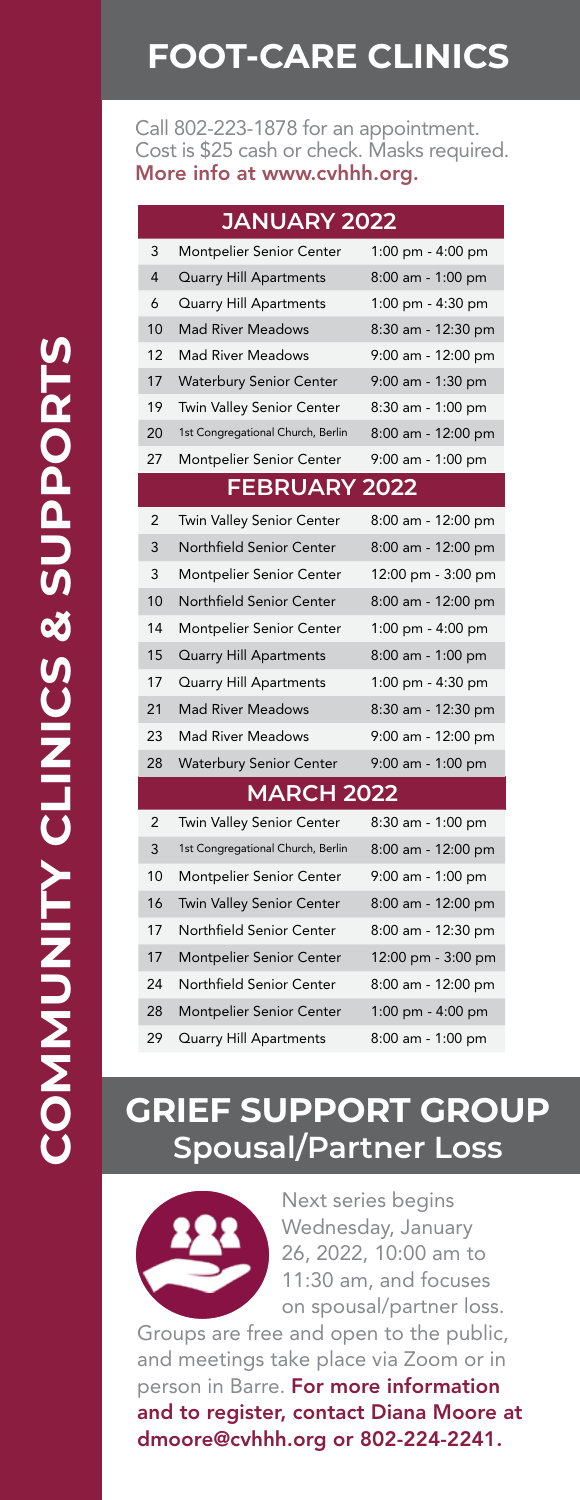### **DONATE TO CVHHH'S FALL APPEAL GIVE THE GIFT OF QUALITY HEALTH CARE AT HOME**



Mary Kate Mohlman, Vice Chair of CVHHH's Board of Directors, first learned about CVHHH from a coffee mug. She was at home from college visiting her parents, and she saw a mug with three H's (for Home, Health, and Hospice) in their kitchen cabinet. Mary Kate knew her mother was on the Board of CVHHH but, beyond that, did not think much about what the three H's represented. She grabbed her coffee and went on with her morning. Years later, CVHHH cared for Mary Kate's grandfather at his home in Woodbury. She recalls the skill and compassion of the personal care attendants and how their support made it possible for her grandfather to be comfortable and cheerful in his own home instead of in a facility.

Today, Mary Kate knows well the meaning

of the three H's in CVHHH. This is through her job as Vermont Director of Public Policy for Bi-State Primary Care Association and her role as Vice Chair of CVHHH's Board. "CVHHH's clinicians and visiting staff literally meet people where they are. They do this by bringing medical care, education, and support to people of all ages in the comfort and safety of home, and they take into consideration a person's needs and real-life circumstances."

When COVID-19 hit, CVHHH's staff continued to accept referrals, including for COVID-positive individuals, and to provide care to people in the safest way possible. Mary Kate acknowledges what an undertaking this was and recognizes that CVHHH's ability to meet the focused needs of Central Vermonters at home had a direct, positive impact on Vermont's success on a broader level fighting COVID-19. "We would not have had the success we had without CVHHH."

Every day, CVHHH is here to support the health and safety of the community. As Mary Kate notes, the impact of what we do is also felt on a much larger level, and our ability to continue to support the full range of needs of Central Vermonters as they arise is paramount. We need your support. Give today at www.cvhhh.org.

### **HEARTSONGS ORNAMENTS HANDCRAFTED KEEPSAKES**

These handcrafted porcelain ornaments are special keepsakes that you can purchase to celebrate family members, friends, and members of the community who have touched your life. The delicate ornaments make meaningful holiday gifts and can be personalized in honor of or in memory of a special person in your life. Proceeds benefit CVHHH's hospice program. Cost: \$20 plus shipping.

For more information, and to purchase your ornaments, contact Kelly Finnegan at 802-224-2267 or kfinnegan@cvhhh.org.

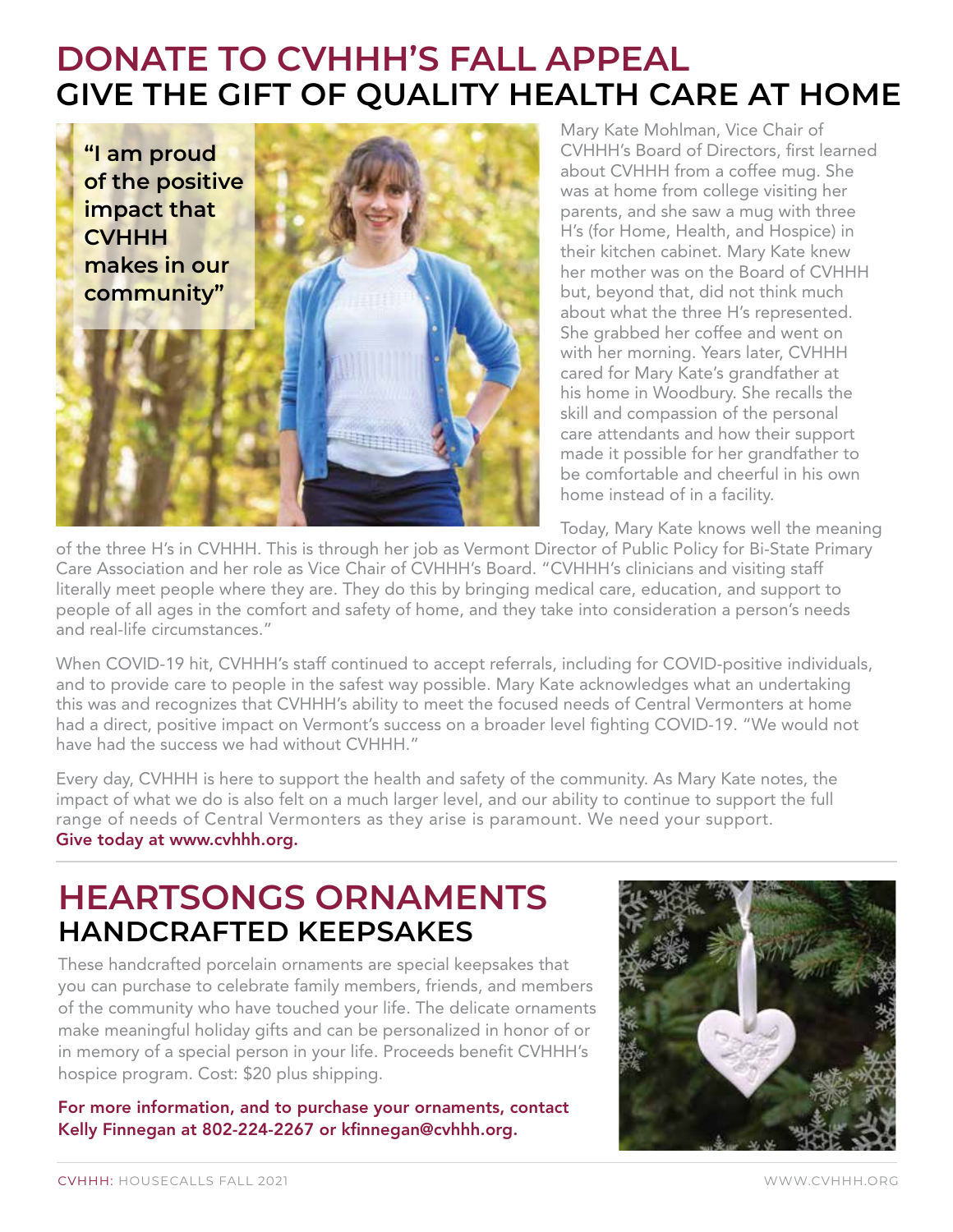# **HOUSECALLS CENTRAL VERMONT HOME HEALTH & HOSPICE FALL 2021**

# **MEET OUR QUALITY SUPERSTARS**

**GRATEFUL GIVING PROGRAM** A NEW WAY TO SAY THANK YOU **CALLING VOLUNTEERS**

REGISTER FOR JANUARY HOSPICE VOLUNTEER TRAINING **COMMUNITY SERVICES**  2022 CLINIC & SUPPORT GROUP SCHEDULES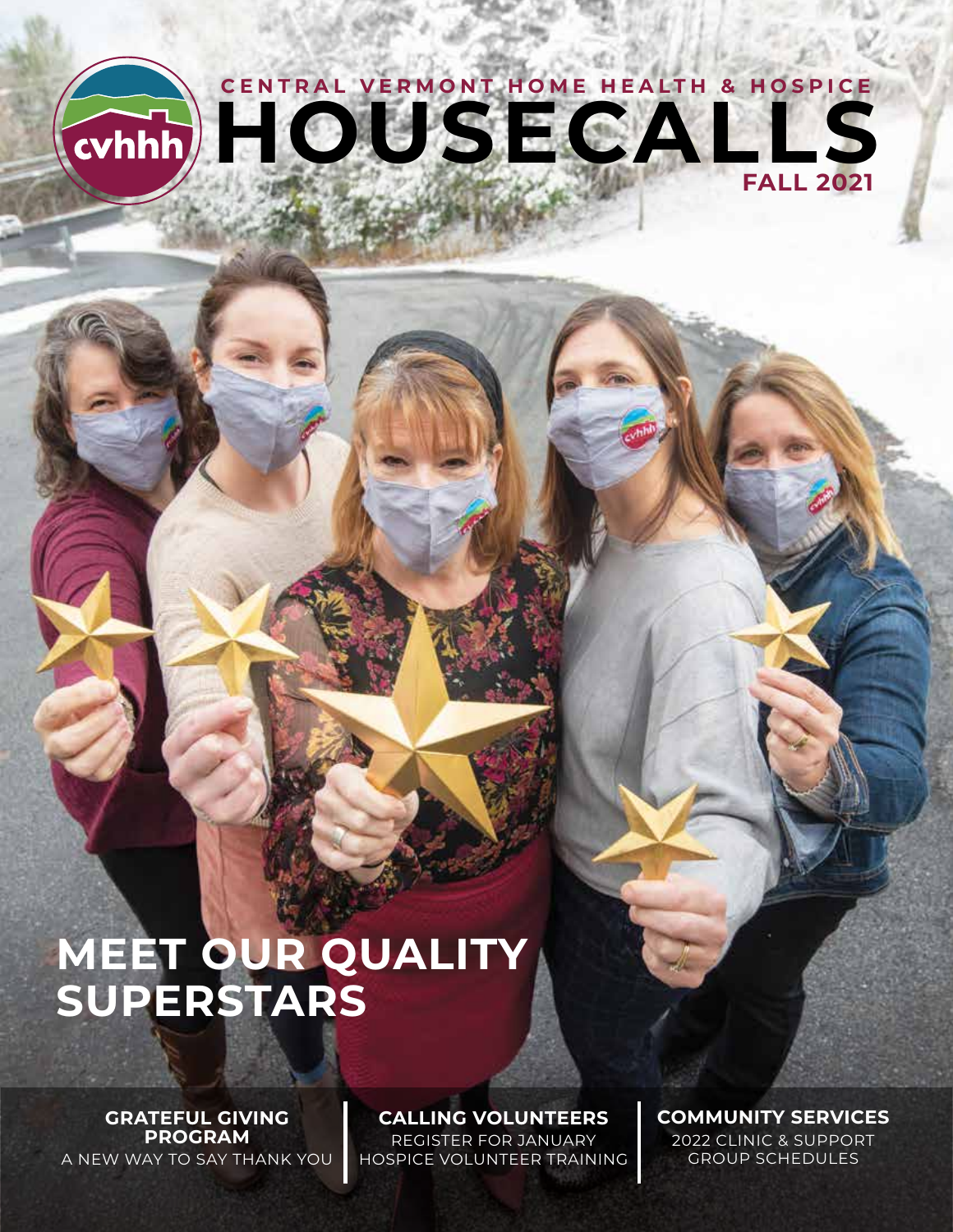

**SANDY ROUSSE PRESIDENT & CEO**  CENTRAL CHANGE OF THE CHANGE OF THE VERMONT HOME HEALTH & HOSPICE

#### **A MESSAGE FROM SANDY ROUSSE**

Type 'healthcare workforce shortage' into any web browser, and you'll come up with hundreds of news and academic articles about the challenges healthcare providers nationwide face. In Vermont, the situation is more acute. According to one report I saw, ours is one of a few states, along with South Dakota and Nebraska, where available healthcare jobs outnumber available workers.

And yet, Vermont is a leader nationwide in fighting COVID-19. This is, of course, in large part due to the ability of front-line healthcare workers, including CVHHH's visiting clinicians and caregivers, to mitigate the spread of the virus while continuing to provide care in the safest way possible for the duration of the pandemic. I am proud of what we accomplished, but it has not come without putting our staff under significant pressure. I am encouraged to see the work that is underway to address workforce shortages on a statewide level, including from a coalition of healthcare associations across the continuum of care. I support this effort, but I am compelled to do more, to focus my efforts on what's happening in our community. I want to shine the light directly on CVHHH and our staff.

For those of you who have utilized CVHHH's services, after the birth of a child, for physical therapy or wound care after surgery, or for support with a family member enrolled in hospice, you know that our clinicians and caregivers are special. They are not only compassionate. They are highly skilled practitioners with specializations (e.g. advanced wound care and newborn nursing certifications and training to provide physical therapy to manage chronic lung disease) who bring decades of clinical experience right to your home. Think about why this matters or why this might matter to you some day.

Many studies show that when people are recovering from an illness or when they are thinking about the progression of aging, they want to be at home. On the federal level, Medicare recognizes this and is proposing to our Congressional representatives in Washington, D.C. that more nursing-home-level care should be provided where people want to be, at home. This is good news, but we must shore up our workforce capacity before we can expand home care services or extend access to home care.

I am aware of the breadth and complexity of the workforce shortage, and yet I feel a sense of responsibility to CVHHH staff and to this community to do what I can do to build our capacity. Over the next several months, you will be hearing more about the importance of statewide efforts to support recruitment and retention in the home healthcare and hospice industry.

In the meantime, I have a favor to ask. Please thank a home healthcare worker. They deserve the thanks, and they will appreciate it. Thank them for donning their personal protective equipment (PPE) and risking their health to protect the health and safety of this community. Thank you for your continued support of Central Vermont Home Health & Hospice. I am so proud to live in this community and to provide critical healthcare services to Central Vermonters at home every day.

### **Best wishes for a happy, healthy new year!**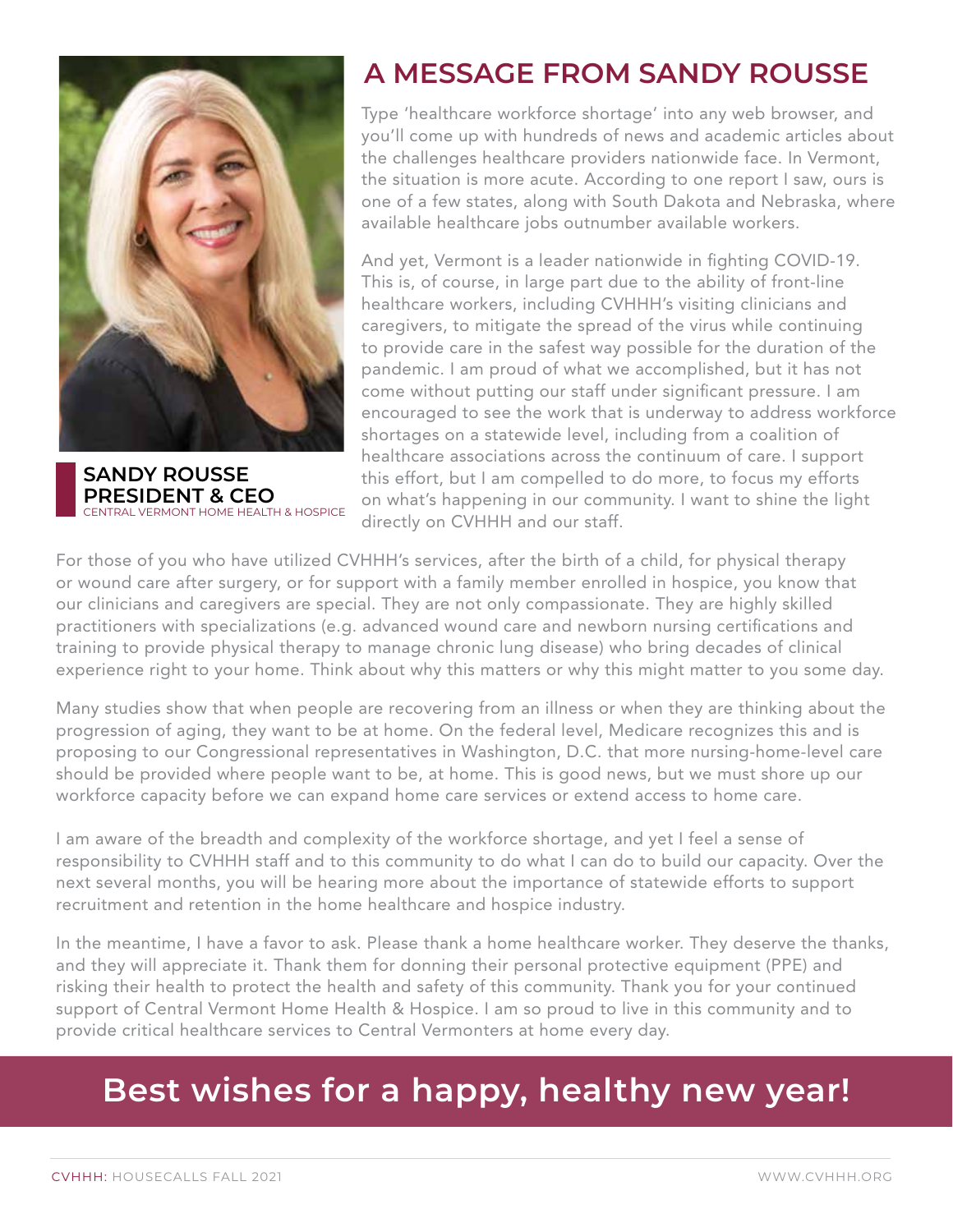

## **CREATING A QUALITY VISION**

Julia Dalphin, HACP, CVHHH's Chief Quality Officer, is reaching for the stars. Working side-by-side with members of her quality team, she is creating a vision for CVHHH's future. "I want to use data to drive patient outcomes and to ensure that CVHHH meets the highest standards of medical care." She admits that the work isn't fancy. "It's centered around the patient, and that is what matters."

Julia and her team gather and analyze data from several sources, patient and family surveys, hospitalization rates, electronic medical records, and patient clinical outcomes, which they use to identify trends and areas of opportunity. The data tells them how well CVHHH is meeting clients' needs and providing a consistent and positive experience of care. The data also tells them how well CVHHH is meeting goals set for the organization by Medicare, which rates agencies like CVHHH on a star-based system.

"The healthcare system is stressed, especially after the past 20 months with the coronavirus, and we will need to see more care provided safely at home," says Julia. "If I can help affect a better experience for staff and patients, that is what I want to be doing."

### **MEET THE TEAM**

Members of our Quality team bring decades of experience across clinical disciplines, from nursing and physical therapy to wound care, radiation technology, and the regulatory environment. They work collaboratively with visiting staff and caregivers to ensure that CVHHH is executing its mission. Members of the team are pictured on the cover (from left to right): Sara Sikora, RN, Nurse-Quality Manager; Alayna Martel, RN, Teleheath Manager; Julia Dalphin, HACP, Chief Quality Officer; Trisha Hunt, Data Analyst, RTT, MBA; Carrie Mancini, PT, WCC, Rehab Clinical Lead Coordinator.

#### **THE VISION: THREE PILLARS OF QUALITY**

Julia Dalphin's quality vision is rooted in three pillars, which guide the work of the her team.



**TRAINING**

Quality patient care starts with a comprehensive

and supportive clinical training program that extends beyond the initial onboarding period. "The learning is ongoing," says Julia, who recently welcomed Lisa Rice, RN, from Central Vermont Medical Center, to CVHHH's quality team as Quality Nurse Educator.



#### **TELEHEALTH**

Telehealth is an effective and cost-efficient

complement to the care that CVHHH provides on the ground and in clients' homes. It allows us to keep in close touch with our clients and to provide meaningful check-ins and checkups with Central Vermonters via video and phone visits.

**DATA**

"Data tells a story," says Trisha Hunt, CVHHH's Data

Analyst. "You can learn a lot by regularly reviewing data in real time and identifying trends, which help us understand what we're doing well and where we have opportunities for improvement and to make positive change."